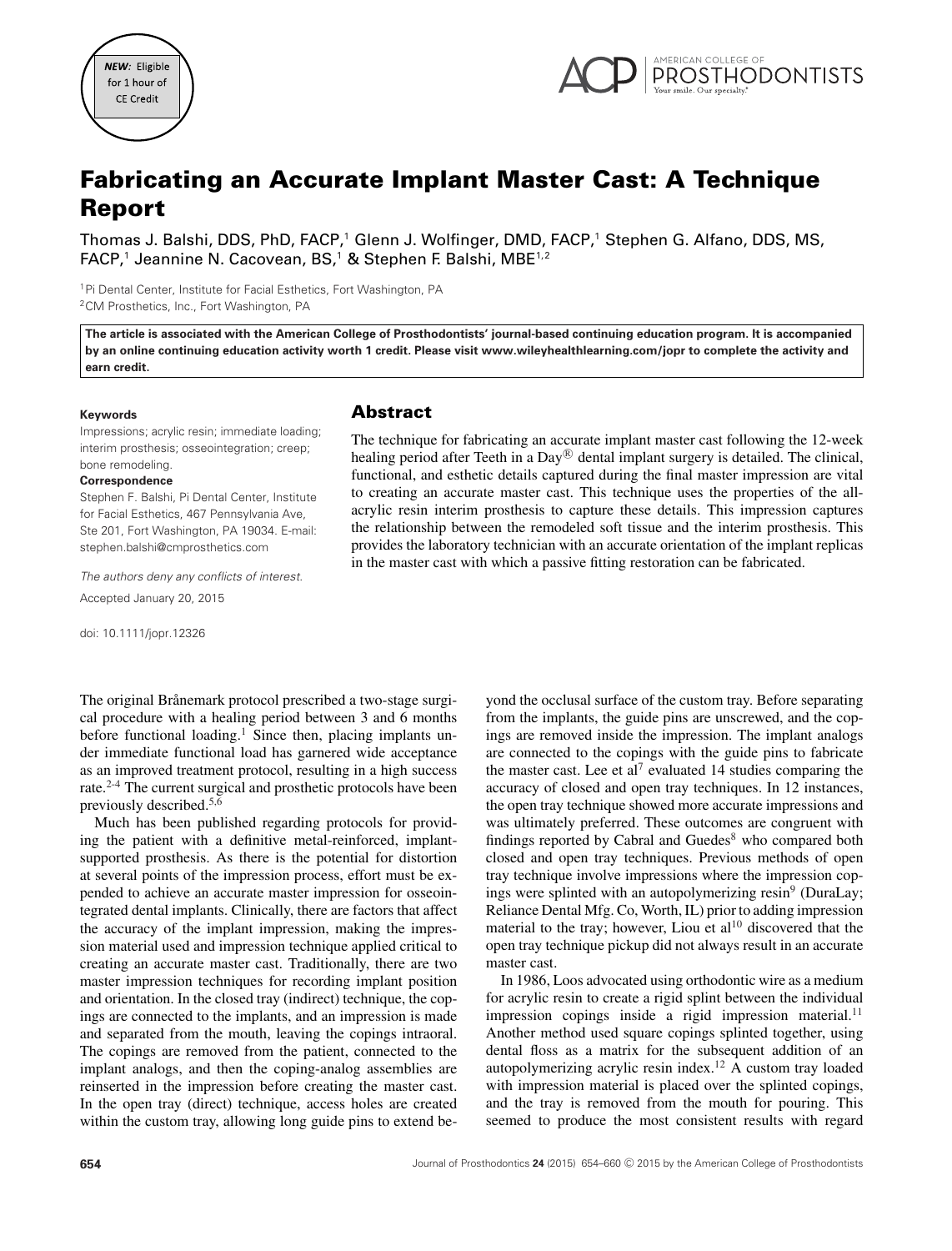to impression accuracy<sup>13</sup>; however, when large amounts of acrylic resin are used for this index, it can lead to significant distortion during polymerization, and subsequently an inaccurate impression.<sup>12,14</sup> Assif et al<sup>15</sup> proposed a modification to the latter splinting technique, in which a custom tray is constructed at least 48 hours in advance of the impression to avoid polymerizing distortion and used to allow splinting of the impression copings directly to the tray. A small incremental amount of autopolymerizing acrylic resin is added, to keep distortion to a minimum. This method eliminated the use of dental floss matrices and subsequent steps.<sup>10,15</sup> In a subsequent study, Assif et al16 compared impression copings that were luted together with autopolymerizing acrylic resin, dual-cured acrylic resin, or impression plaster. The accuracy of the fit of the framework on the casts obtained from the different groups was tested using strain gauges. Their findings further supported that impression copings splinted together using autopolymerizing acrylic resin or plaster produced the most accurate impressions of the three materials. Based on the results, impression plaster was preferred for the completely edentulous patient.<sup>17</sup> The prosthodontic authors of this technique report have used impression plaster (Snow White Plaster; Kerr Corporation, Orange, CA) in the past to fabricate an implant master cast with a relatively high level of accuracy. Despite the accuracy impression plaster provides, the material's fast set time and rigidity make it difficult to manage and may cause the patient unnecessary discomfort.

Polymethyl methacrylate (PMMA) is an autopolymerizing acrylic resin commonly used to splint impression copings. Susceptible to the effects of creep, PMMA is subject to deformation that occurs under constant load at stress below the yield stress.<sup>18</sup> Depending on materials, deformation may occur due to temperature fluctuations, or pressure caused by external stress or under constant load bearing. Initially, postsurgical stress derived from screw tightening and masticatory forces may affect bone remodeling<sup>19</sup> and encourage creep.

Rubber-based impression materials have advanced since they were first introduced in 1955. Silicone elastomer represents an important advancement in impression techniques, due to its high degree of accuracy, dimensional stability, and ease of manipulation.20 Elastomers are available in four consistencies: a thin, easy flowing, light-bodied material, a creamy mediumbodied material, a highly viscous heavy-bodied material, and a kneadable putty material.<sup>20</sup> Vinylpolysiloxane (VPS) has become the most widely used impression material in restorative dentistry.<sup>21</sup> These products come in a wide variety of viscosities to produce impressions with great detail and are odorless and tasteless. Polyether (PE) materials are also widely used; however, they are not ideal, as they possess an undesirable odor and taste for the patient, can absorb water from the atmosphere, and produce ethyl alcohol as a by-product of the setting time. Evaporation of the alcohol will result in distortion of the impression.<sup>22</sup> Furthermore, while modern VPS materials are marketed as hydrophilic, all rubber-like elastomeric impression materials require a dry preparation surface. $22$ 

Osseointegration provides the basis for a successful implant surgery. As defined by Brånemark,  $^{23}$  osseointegration is "a direct structural and functional connection between ordered living bone and the surface of a load carrying implant." The premise is that bone heals around the implants to conform to the positional relation of an all-acrylic splint.<sup>24</sup> Insult to the bone sustained during surgery will be repaired during the natural course of bone remodeling. This is a continuous dynamic process, fluctuating between bone formation and bone resorption, engaging osteoclast cells and osteoblast cells, which operate in concert via paracrine cell signaling. Skalak<sup>25</sup> studied the macroscopic stress distribution and load transfer mechanism at the junction between the bone and implant level and found that an osseointegrated implant provides direct contact with the bone and transmits stress applied to the fixtures. He recommended a shock-absorbing material be used to absorb the impact. Also for this reason, adherence to a soft diet during the healing process is paramount to promote healing, minimize micromotion, and avoid unwanted occlusal force overload.<sup>26</sup> Following the healing period, final impressions and necessary laboratory work can proceed toward completion of a functional implant-supported definitive prosthesis. The purpose of this technical report is to describe an innovative technique and identify materials used to create an accurate implant impression, thereby creating an accurate master cast.

### **Technique**

The Teeth in a Day $\mathbb{R}^3$  protocol is supported by having a laboratory onsite to fabricate a master cast. The technique described within this report is contingent upon the interim prosthesis being fully seated on the abutments and that no gaps exist between the implants and the abutments. This is verified with a panoramic radiograph taken on the day of surgery (Fig 1). Should the clinician discover a cylinder in the interim prosthesis is not fully seated on the abutment, it should be removed and reconnected into the proper position. If the abutment is not fully seated on or in the implant, the abutment needs to be adjusted,



**Figure 1** A panoramic radiograph taken on the day of surgery confirms that all implant components are fully seated.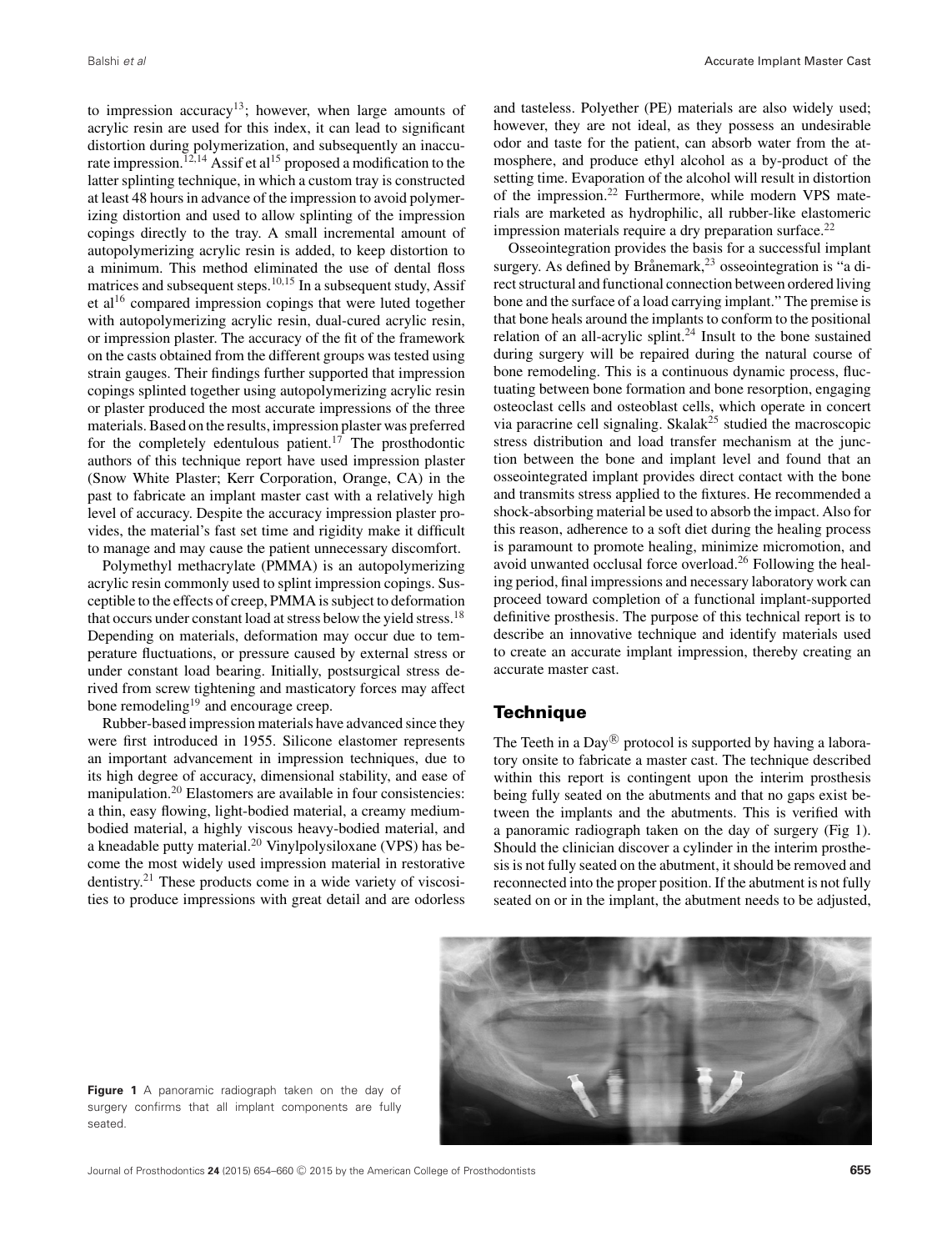

**Figure 2** Occlusal registration at centric relation.



**Figure 3** Abutments are checked for tightness.



**Figure 4** A custom tray is marked to indicate placement of the guide pins.

otherwise the impression will be inaccurate. If either of these scenarios occurs, they should be addressed as close to the day of implant placement as possible to maintain the accuracy of this impression technique.

The final impression is taken 12 weeks postsurgery. At this time, impressions of both arches are made with a dustless fast-



**Figure 5** A custom tray is dry fit over the quide pins and adjusted as necessary.

set alginate impression material (Jeltrate Plus; Dentsply, York, PA). Since alginate has a propensity to distort, an on-site laboratory pours the impressions minutes following removal from the patient.

- 1. A VPS occlusal registration (Fig 2) is made (Regisil 2X; Dentsply). Screw-access channels are cleared, and the prosthetic screws securing the interim prosthesis are loosened using a manual driver. The interim prosthesis is removed, and the abutments are checked manually for tightness (Fig 3). At this point, the prosthodontist determines individual implant stability and may optionally measure the progression of osseointegration via resonance frequency analysis (RFA).<sup>27</sup>
- 2. The patient is fitted with a custom tray made using a stiff polystyrene sheet (.125" Blue Tray Material; Buffalo Dental Manufacturing, Syosset, NY). Using the patient's stone cast of the interim prosthesis poured on the day of surgery, several layers of damp paper towel are molded over the teeth. This will facilitate easy separation of the polystyrene tray material from the stone model. The tray material is heated as per the manufacturer's instructions, and vacuum formed (Econo-Vac Vacuum Former; Buffalo Dental Manufacturing) over the cast. The tray is trimmed, corresponding to the contour of the interim prosthesis and the surrounding ridge.
- 3. Next, the custom tray is marked with indelible ink designating where access windows will be opened (Fig 4). These openings will provide an area where long guide pins can extend beyond the occlusal surface of the interim prosthesis. The interim prosthesis is then reinstalled in the patient using the long guide pins (Fig 5).
- 4. Strips of flexible wax sheet (Adhesive Casting Wax 30 Gauge [0.25 mm]; Dentsply) are molded to cover the openings in the custom tray. The wax sheet is thin enough to push the guide pins through, yet sturdy enough to retain the alginate within the custom tray.
- 5. Alginate adhesive (Hold Impression Tray adhesive for alginate impressions; Water-Pik, Inc., Fort Collins, CO)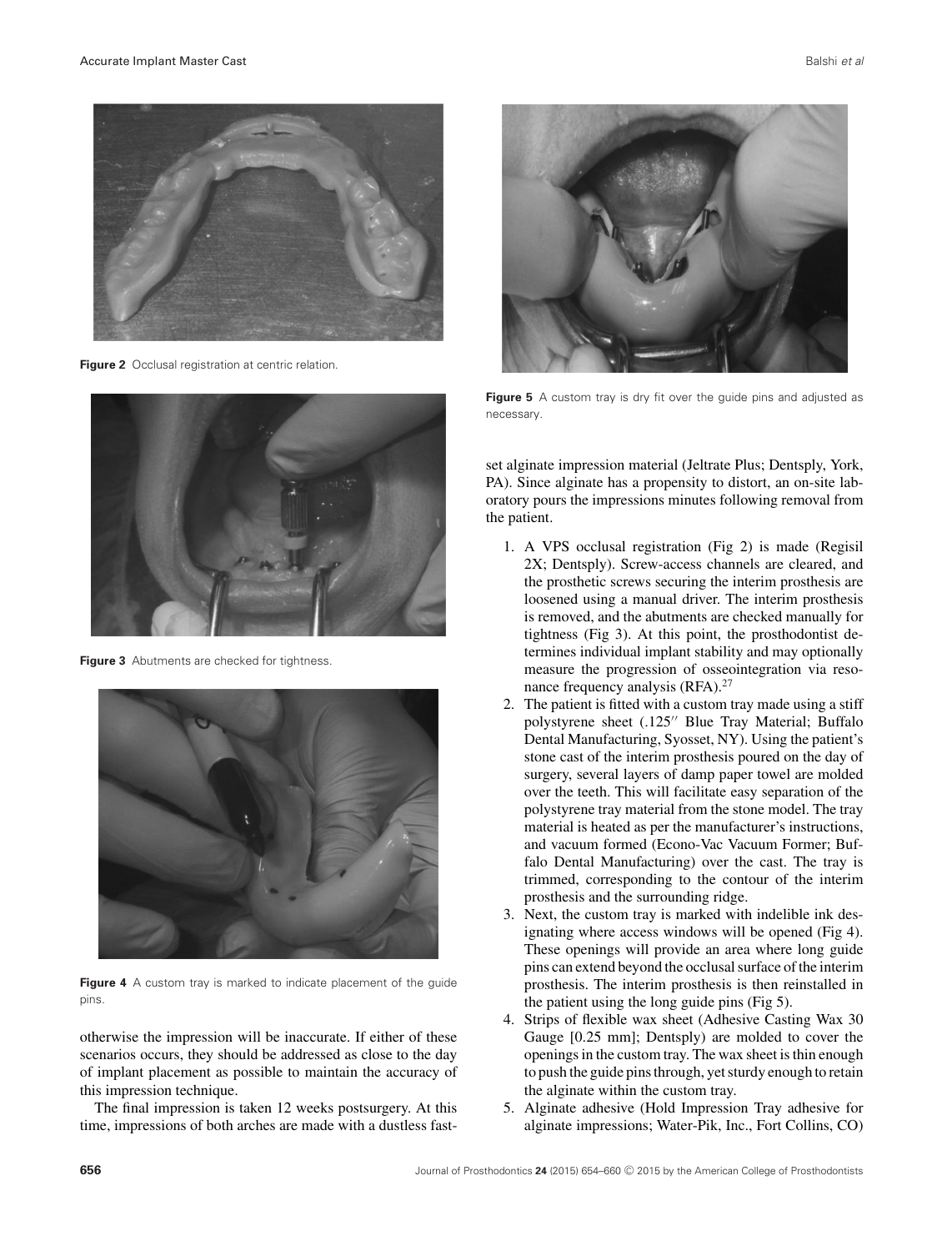is painted on the interior of the custom tray (Fig 6), taking care to avoid the wax layer, and then air-dried. The adhesive serves to prevent distortion of the impression material by binding the alginate against the side of the tray and to ensure the tray and alginate can be removed from the patient's mouth as one impression.

- 6. Alginate material is mixed and uniformly distributed in the custom tray. Simultaneously, a tongue depressor or forefinger is used to apply alginate material to the buccal and lingual surfaces of the arch (Fig 7), thereby eliminating voids. By doing so, alginate will flow underneath the interim prosthesis to capture the healed soft tissue anatomy. The tray is then inserted into the mouth. While the alginate is setting, it is important to account for all the guide pins by pushing them through the casting wax and to clear their access holes.
- 7. Once the material has set, the guide pins are disengaged from the abutments and removed from the impression (Fig 8), and the impression containing the interim prosthesis is removed. Abutment analogs (Fig 9A) are secured to the cylinders of the interim prosthesis with guide pins (Fig 9B), and the impression is sent to the laboratory to fabricate the master cast.
- 8. Upon receipt of the final impression, the laboratory technician first simulates the gingival soft tissue (Gingifast Rigid; Zhermack Inc., River Edge, NJ), and the impression is then boxed using a strip of wax (Boxing Wax Red Regular; Coltène, Cuyahoga Falls, OH). Type IV die stone (Vel-Mix Pink; Kerr Dental Laboratory Products, Orange, CA) is poured into the boxed final impression.
- 9. Once set, the long guide pins are removed, and the interim prosthesis is carefully removed from the alginate and reinstalled on the master cast using prosthetic screws.
- 10. With the occlusal registration recorded prior, the master cast is articulated to the opposing stone cast. A stone cast of the interim prosthesis is also articulated with the opposing cast, providing the laboratory with the critical information to begin fabrication of the definitive prosthesis (Fig 10). A buccal and lingual matrix (Lab Putty Hard; Coltène) can be fabricated on the master cast with the interim prosthesis to provide precise information of the interim prosthesis contours and tooth position to aid in fabrication of the framework design, tooth position, and definitive prosthesis contours.
- 11. Following articulation, the prosthesis is polished, disinfected, and reinstalled in the patient's mouth with prosthetic screws. The screw access channels are sealed with Teflon tape (Thread Sealant Tape; Plumb Pak, Newington, CT) and covered with a light-curing singlecomponent material (Telio CS Inlay/Onlay; Ivoclar Vivadent, Amherst, NY).

## **Discussion**

The technique described within this report is contingent upon the abutments being fully seated on the implants and that no gaps exist between abutment and the temporary cylinder of the prosthesis. This is verified with a panoramic radiograph and cephalometric radiographs taken on the day of or shortly



**Figure 6** Hold Impression Tray adhesive is painted on the custom tray.



**Figure 7** Alginate material is applied between the prosthesis and soft tissue to capture the space.



**Figure 8** Once the alginate material has set, the guide pins are loosened and removed from the prosthesis. The interim prosthesis and alginate impression are removed simultaneously.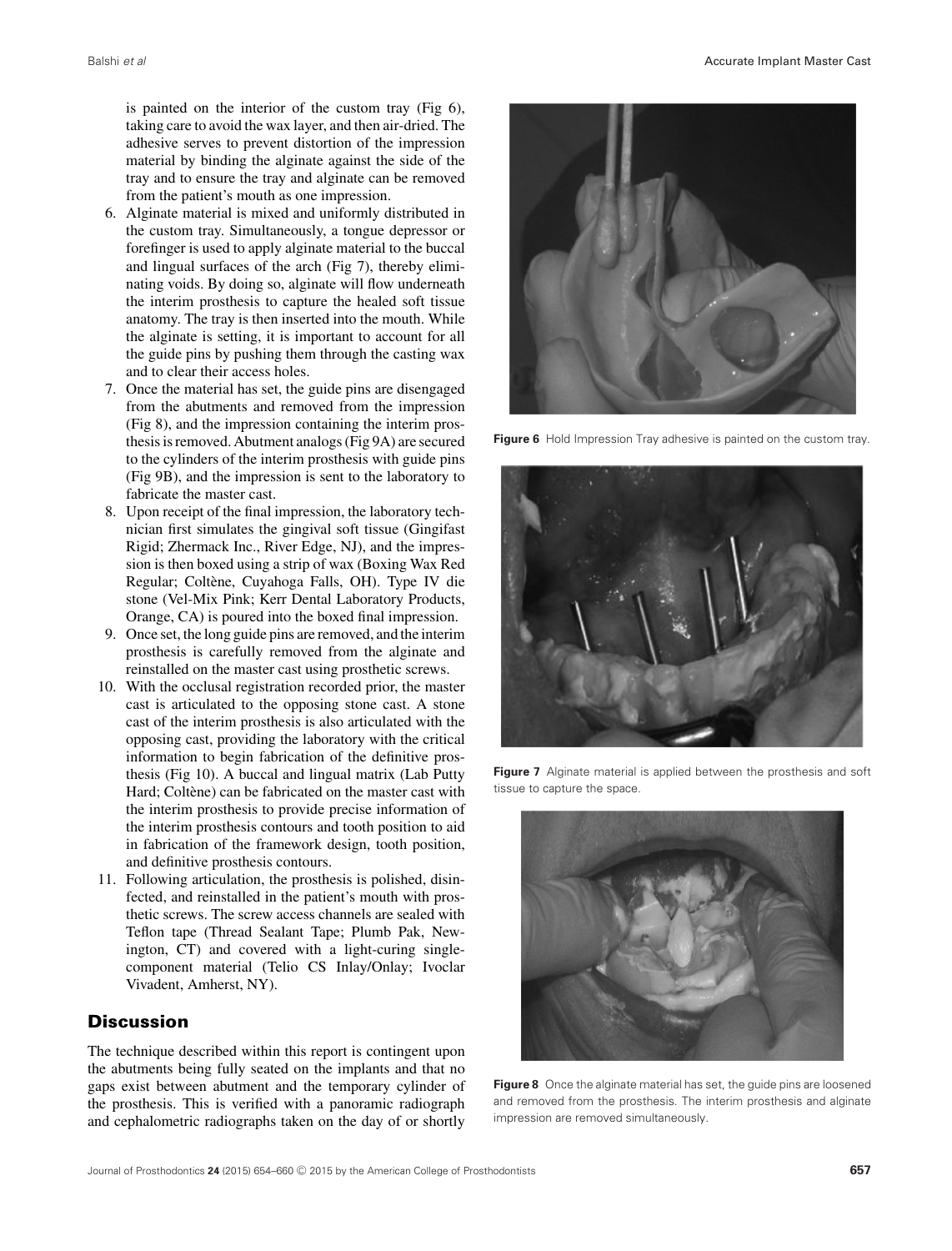

**Figure 9** A and B) Abutment analogs are secured to the interim prosthesis with quide pins.

following surgery. After the recommended healing period of 12 weeks,28 the process of constructing the definitive prosthesis begins with the final impression just described.

The prosthodontist will clinically determine implant stability and optionally measure the progression of osseointegration with RFA, expressed as an implant stability quotient.<sup>27</sup> If RFA is performed at the time of implant placement, the prosthodontist can monitor the changes in implant stability from implant



**Figure 10** The interim prosthesis can also be used to articulate the master cast with the opposing cast. (A) Frontal view, (B) right lateral view, and (C) left lateral view.

installation. It also provides awareness as to the success or failure of an implant in a consistent and real-time manner. Should an implant fail, the ideal course of action would be to replace it, though this is treatment plan dependent. If an abutment screw is loose, albeit still seated, it is retightened, and it is appropriate to move forward with the final impression. It is imperative to note that unaltered abutment analogs should be installed in the final impression to maintain a high level of accuracy.

A major objective in making implant-supported prostheses is the production of frameworks that exhibit a passive fit when connected to multiple implants or abutments.29 Passivity of an implant prosthesis depends on the accuracy of the implant master cast, which is directly dependent on the accuracy of the impression technique. $30$  Complications such as loosening of screw joints, fatigue fractures of components, marginal periimplant bone loss, and loss of osseointegration may be a result of stress-related framework misfit or a poor passive fit.<sup>31,32</sup>

The authors recognize that the acrylic interim prosthesis is a nonpassively fitting restoration in early stages of healing and might easily displace the implants. In turn, the implants would osseointegrate in positions dictated by the restoration leading to a reduction of stresses.  $33,34$  Winter et al.  $33$  noted that various authors reported bone remodeling that occurred as a consequence of mechanical loading did not compromise osseointegration, even when a nonpassive prosthesis was connected the day of implant placement. This research supports the author's position that bone remodeling occurs around the immedately loaded implants and will remodel to the neutralized stress (after creep dissipates) of an all-acrylic resin interim prosthesis.

Alginate impression material has distinct advantages that make it a suitable option for this technique. It produces an accurate negative impression of the dentition and surrounding soft tissue from which a positive reproduction is fabricated. Depending on the surrounding environment, set alginate material has a propensity to succumb to syneresis (lose water in dry conditions), or imbibition (absorb water and swell in aqueous solutions).<sup>22</sup> While it is generally known that this distortion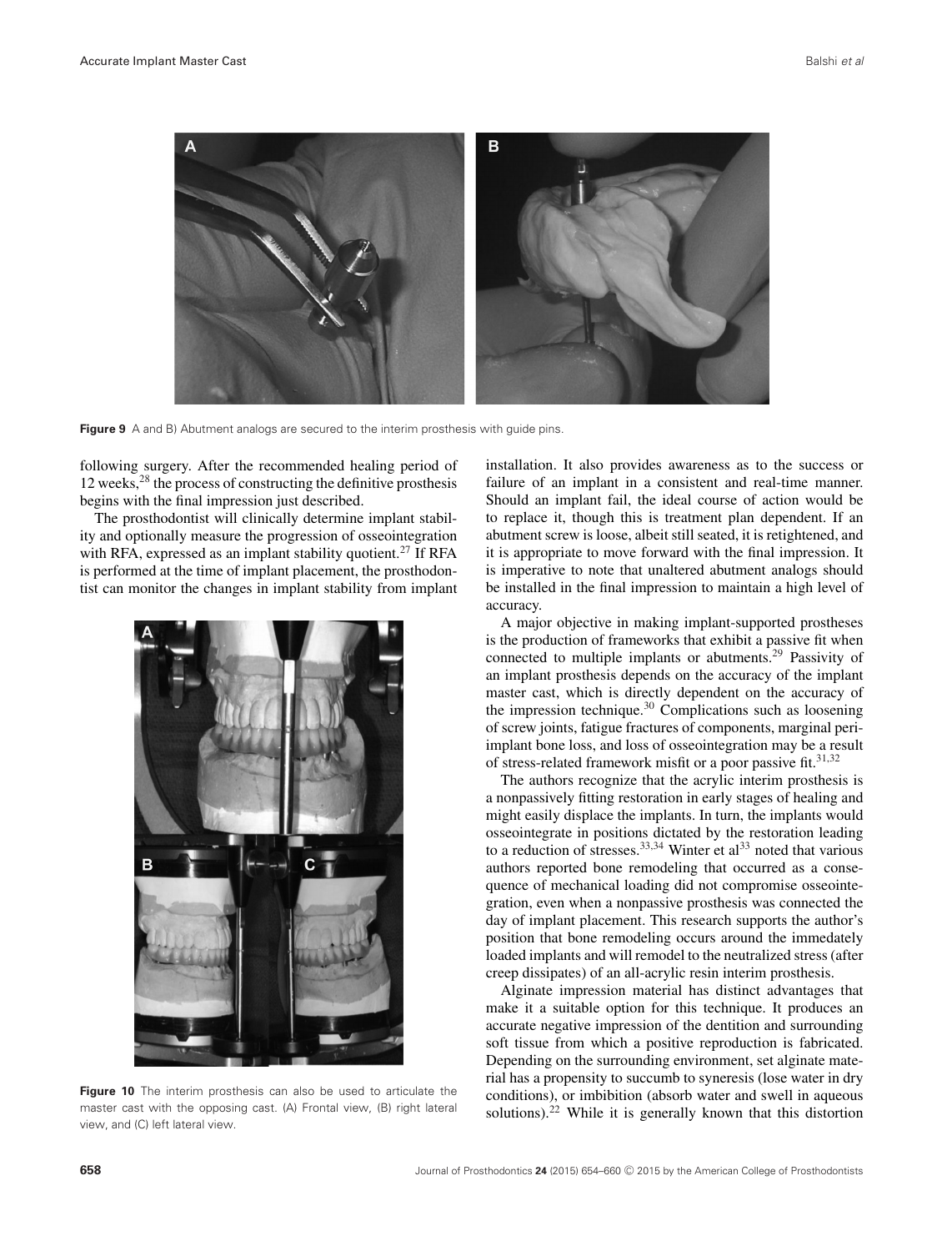can alter an impression, this is not a concern for the authors. The all-acrylic resin interim prosthesis acts as the rigid impression splint, and an on-site laboratory pours the master cast of the impression minutes after the alginate has set. Furthermore, alginate is easy to use, and the process is expeditious, minimizing patient discomfort. Compared to VPS and PE materials, alginate is cost effective for the prosthodontist. This material, especially when used in conjunction with a custom tray, ensures uniform cross-sectional thickness<sup>35</sup> as well as a predictable and optimal fit for a detailed impression. Additional benefits of a custom tray include increased comfort for the patient and less waste of impression materials.

# **Conclusions**

This technique of final impressions using the interim prosthesis and alginate to capture the relationship between the soft tissue and implants or abutments has allowed the prosthodontic authors to complete implant restorations efficiently and accurately. An accurate final impression provides the laboratory technician with a true orientation of the implant replicas in the accurate master cast with which they can fabricate definitive restorations.

# **Acknowledgment**

We would also like to thank the staff of the Pi Dental Center for their kind and gentle management of the patient who is illustrated in the images of this manuscript.

# **References**

- 1. Brånemark P-I, Adell R, Breine U, et al: Intra-osseous anchorage of dental prosthesis. I. Experimental studies. Scand J Plast Reconstr Surg 1969;3:81-100
- 2. Tarnow D, Emtiaz, S, Classi A: Immediate loading of threaded implants at stage 1 surgery in edentulous arches: ten consecutive case reports with 1- to 5-Year Data. Int J Oral Maxillofac Implants 1997;12:319-324
- 3. Schnitman PA, Wohrle PS, Rubenstein JE, et al: Ten-year results for Brånemark implants loaded with fixed prostheses at implant placement. Int J Oral Maxillofac Implants 1997;12:495-503
- 4. Balshi TJ, Wolfinger GJ: Immediate loading of Brånemark implants in edentulous mandibles: a preliminary report. Implant Dent 1997;6:83-88
- 5. Wolfinger GJ, Balshi TJ, Rangert B: Immediate functional loading of Brånemark system implants in edentulous mandibles: clinical report of the results of developmental and simplified protocols. Int J Oral Maxillofac Implants 2003;18:250-257
- 6. Al-Thobity AM, Wolfinger GJ, Balshi SF, et al: Zygomatic implants as a rehabilitation approach for a severely deficient maxilla. Int J Oral and Maxillofac Implants 2014;29:e283-e289
- 7. Lee H, So J, Hochstedler JL, et al: The accuracy of implant impression: a systematic review. J Prosthet Dent 2008;100:285-291
- 8. Cabral LM, Guedes CG: Comparative analysis of 4 impression techniques for implants. Implant Dent 2007;12:187-194
- 9. Zarb GA, Jansson T: Prosthodontic procedures. In Brånemark PI, Zarb GA, Albrektsson T (eds): Tissue-Integrated Prostheses. Osseointegration in Clinical Dentistry. Chicago, Quintessence, 1987, pp. 241-282
- 10. Liou AD, Nicholls JI, Yuodelils R, et al: Accuracy of replacing three tapers transfer impression copings in two elastomeric impression materials. Int J Prosthodont 1993;6:377-383
- 11. Loos LG: A fixed prosthodontics technique for mandibular osseointegrated titanium implants. J Prosthet Dent 1986;55:232-242
- 12. Yamamoto E, Marotti J, Toyota de Campos T, et al: Accuracy of four impression techniques for dental implants: a scanning electron microscopic analysis. Int J Oral Maxillofac Implants 2010;25:1115-1124
- 13. Barret M, Waldemar G, deRijk, et al: The accuracy of six impression techniques for osseointegrated implants. J Prosthodont 1993;2:75-82
- 14. Spector MR, Donovan TE, Nicholls JI: An evaluation of impression techniques for osseointegrated implants. J Prosthet Dent 1990;63:444-447
- 15. Assif D, Marshak B, Nissan J: A modified impression technique for implant-supported restoration. J Prosthet Dent 1994;71:589-591
- 16. Assif D, Marshak B, Schmidt A: Accuracy of implant impression techniques. Int J Oral Maxillofac Implants 1996;11:216-222
- 17. Assif D, Nissan J, Varsano I, et al: Accuracy of implant impression splinted techniques: effect of splinting material. Int J Oral Maxillofac Implants 1999;14:885-888
- 18. Black J: Biological Performance of Materials: Fundamentals of Biocompatibility (ed 3). New York, Marcel Dekker, 1999
- 19. Brunski J: Biomechanical aspects of oral/maxillofacial implants. Int J Prosthodont 2003;16(Suppl):30-32
- 20. Solomon EG: Single stage silicone border molded closed mouth impression technique-Part II. J Indian Prosthodont Soc 2011;11:183-188
- 21. Chee WWL, Donovan TE: Polyvinyl siloxane impression materials: a review of properties and techniques. J Prosthet Dent 1992;68:728-732
- 22. Donovan TE, Chee WW: A review of contemporary impression materials and techniques. Dent Clin North Am 2004;48:445- 470
- 23. Brånemark PI: Introduction to osseointegration. In Brånemark PI, Zarb GA, Albrektsson T (eds): Tissue-Integrated Prostheses. Osseointegration in Clinical Dentistry. Chicago, Quintessence, 1987, pp. 11-76
- 24. Balshi TJ, Wolfinger GJ: Teeth in a day: immediate functional loading of dental implants. Implant Dent 2001;10:231- 233
- 25. Skalak R: Biomechanical considerations in osseointegrated prostheses. J Prosthet Dent 1983;49:843-848
- 26. Balshi TJ, Wolfinger GW, Balshi SF, et al: Modification of the original Brånemark prosthetic protocol for immediate function and esthetics. In Aparicio C (ed): Zygomatic Implants: The Anatomy-Guided Approach (ed 1). Chicago, Quintessence, 2012, pp. 217-222
- 27. Sennerby L, Meredith N: Implant stability measurements using resonance frequency analysis: biological and biomechanical aspects and clinical implications. Periodontol 2000 2008;47:51-66
- 28. Balshi SF, Allen FD, Wolfinger GJ, et al: A resonance frequency analysis assessment of maxillary and mandibular immediately loaded implants. Int J Oral Maxillofac Implants 2005;20:584-594
- 29. Adell R, Lekholm U, Brånemark PI, et al: Marginal tissue reactions at osseointegrated titanium fixtures. Swed Dent J Suppl 1985;28:175-181
- 30. Papaspyridakos P, Benic GI, Hogsett VL, et al: Accuracy of implant casts generated with splinted and non-splinted impression techniques for edentulous patients: an optical